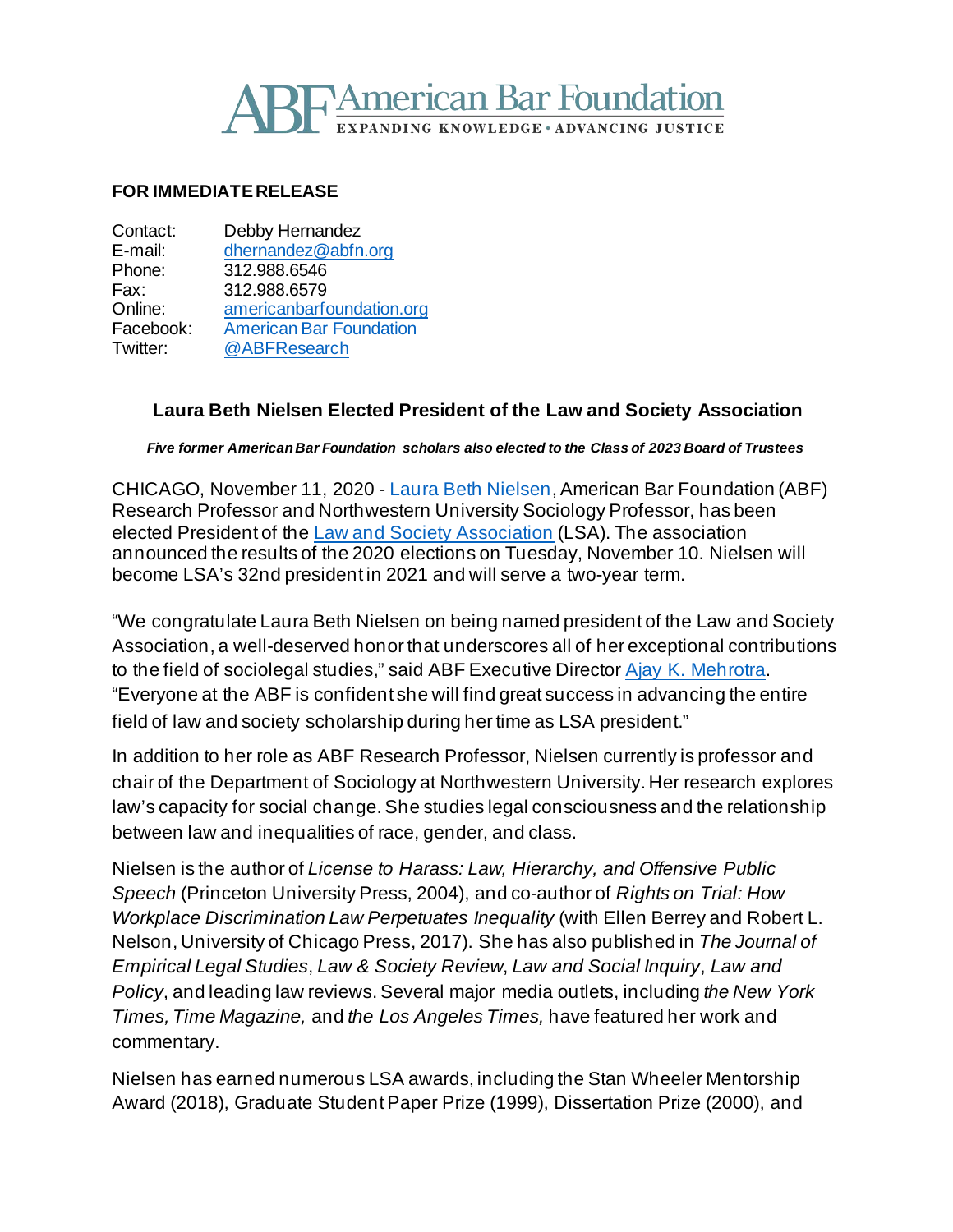Article Prize (2002). She has also received grants and awards from the National Science Foundation, Ford Foundation, and MacArthur Foundation.

In addition to voting for a new President and Secretary every two years, LSA members also vote each year to elect a class of eight individuals to serve a three-year term on the Board of Trustees. Five former ABF scholars were named to the Class of 2023 Board of Trustees, including the following four former [ABF Doctoral Fellows:](http://www.americanbarfoundation.org/research/Fellowshipopportunities.html)Shaun Ossei-Owusu (ABF Doctoral Fellow 2010-12, currently faculty at University of Pennsylvania Carey Law School) as the Class Representative, Ayobami Laniyonu (ABF Doctoral Fellow 2016-18, currently faculty at the University of Toronto), Jeffrey Omari (ABF Doctoral Fellow 2016-18, currently faculty at Northern Illinois University College of Law), and Matthew Shaw (ABF Doctoral Fellow 2015-17, currently faculty at Vanderbilt University). Rachel Moran (law professor at University of California-Irvine School of Law), who served as the 2015-16 [ABF Neukom Fellows Research Chair,](http://www.americanbarfoundation.org/faculty/ResearchCommunity/William_H__Neukom_Fellows_Research_Chair_in_Diversity_and_Law.html) was also elected to the Class of 2023 Board of Trustees.

"The election of five former ABF scholars to the LSA Board of Trustees is a great accomplishment for the entire ABF organization," said Mehrotra. "We are proud that these phenomenal scholars spent time with the ABF community, and we look forward to witnessing their continued leadership of empirical and interdisciplinary research and programming."

Additional elected Trustees included Fabio de Sa e Silva (University of Oklahoma), Linda Mulcahy (University of Oxford), and Alison Renteln (University of Southern California). Eve Darien-Smith (University of California-Irvine) was elected LSA Secretary.

# *About the American Bar Foundation*

*The [American Bar Foundation](http://www.americanbarfoundation.org/index.html) (ABF) is among the world's leading research institutes for the empirical and interdisciplinary study of law. The ABF seeks to expand knowledge and advance justice through innovative, interdisciplinary, and rigorous empirical research on law, legal processes, and legal institutions. To further this mission the ABF will produce timely, cutting-edge research of the highest quality to inform and guide the legal profession, the academy, and society in the United States and internationally. The ABF's primary funding is provided by the [American Bar Endowment](http://www.abendowment.org/) and the [Fellows of](http://www.americanbarfoundation.org/fellows/index.html)  [The American Bar Foundation.](http://www.americanbarfoundation.org/fellows/index.html)*